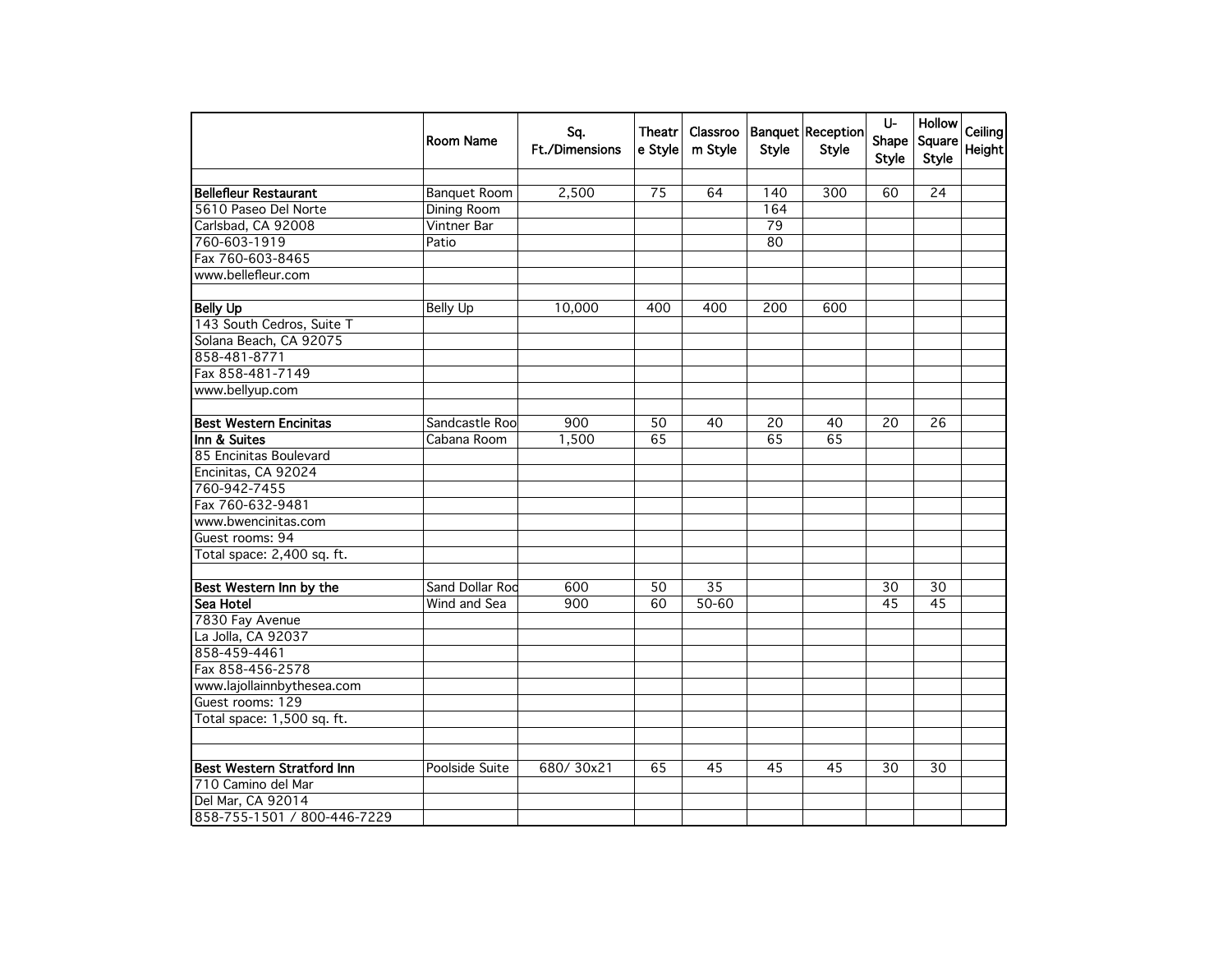|                                       | Room Name              | Sq.<br><b>Ft./Dimensions</b> | Theatr<br>e Style | Classroo<br>m Style | Style           | <b>Banquet Reception</b><br>Style | U-<br>Shape<br>Style | Hollow<br>Square<br><b>Style</b> | Ceiling<br>Height |
|---------------------------------------|------------------------|------------------------------|-------------------|---------------------|-----------------|-----------------------------------|----------------------|----------------------------------|-------------------|
| www.pacificahost.com                  |                        |                              |                   |                     |                 |                                   |                      |                                  |                   |
| Guest rooms: 94                       |                        |                              |                   |                     |                 |                                   |                      |                                  |                   |
|                                       |                        |                              |                   |                     |                 |                                   |                      |                                  |                   |
|                                       |                        |                              |                   |                     |                 |                                   |                      |                                  |                   |
| <b>Brigantine Seafood Restaurant</b>  | <b>Deck</b>            |                              | 100               | 50                  | 80              | 120                               |                      |                                  |                   |
| 3263 Camino del Mar                   | Dining Room            |                              | 80                | 40                  | 80              | 100                               |                      |                                  |                   |
| Del Mar, CA 92014                     | Garden                 |                              | 100               |                     | 140             | 200                               |                      |                                  |                   |
| 858-268-1030                          |                        |                              |                   |                     |                 |                                   |                      |                                  |                   |
| Fax 858-268-5727                      |                        |                              |                   |                     |                 |                                   |                      |                                  |                   |
| www.brigantine.com                    |                        |                              |                   |                     |                 |                                   |                      |                                  |                   |
|                                       |                        |                              |                   |                     |                 |                                   |                      |                                  |                   |
| <b>Carlsbad Inn Beach Resort</b>      | <b>Terrace Room</b>    | 35x30                        | 80                | 48                  | 60              | 60                                | $\overline{35}$      | 40                               |                   |
| 3075 Carlsbad Boulevard               | <b>Board Room</b>      | 14x24                        |                   | 12                  |                 |                                   |                      |                                  |                   |
| Carlsbad, CA 92008                    |                        |                              |                   |                     |                 |                                   |                      |                                  |                   |
| 760-434-7020 / 800-235-3939           |                        |                              |                   |                     |                 |                                   |                      |                                  |                   |
| Fax 760-729-4853                      |                        |                              |                   |                     |                 |                                   |                      |                                  |                   |
| www.carlsbadinn.com                   |                        |                              |                   |                     |                 |                                   |                      |                                  |                   |
| Guest rooms: 61                       |                        |                              |                   |                     |                 |                                   |                      |                                  |                   |
|                                       |                        |                              |                   |                     |                 |                                   |                      |                                  |                   |
| <b>Courtyard by Marriott Carlsbad</b> | Pacific                | 500                          | 30                | 24                  | 24              | 30                                | 15                   | 18                               |                   |
| 5835 Owens Avenue                     | Garden                 | 633                          | 40                | 24                  | $\overline{24}$ | $\overline{30}$                   | $\overline{18}$      | $\overline{21}$                  |                   |
| Carlsbad, CA 92008                    | Pacific/Garden         | 1,133                        | 70                | 48                  | 50              | $\overline{60}$                   | $\overline{36}$      | $\overline{39}$                  |                   |
| 760-431-9399 / 800-321-2211           | Conference Sui         | 300                          |                   |                     |                 |                                   |                      | 8                                |                   |
| Fax 760-431-9809                      |                        |                              |                   |                     |                 |                                   |                      |                                  |                   |
| Guest rooms: 145                      |                        |                              |                   |                     |                 |                                   |                      |                                  |                   |
| www.courtyard.com/sancs               |                        |                              |                   |                     |                 |                                   |                      |                                  |                   |
| Total space: 1,433 sq. ft.            |                        |                              |                   |                     |                 |                                   |                      |                                  |                   |
|                                       |                        |                              |                   |                     |                 |                                   |                      |                                  |                   |
| The Crossings at Carlsbad             | Canyons                |                              |                   |                     | 300             |                                   |                      |                                  |                   |
| 5800 The Crossings Drive              | Private Room #1        |                              |                   |                     | 20              |                                   |                      |                                  |                   |
| Carlsbad, CA 92008                    | Private Room #2        |                              |                   |                     | 60              |                                   |                      |                                  |                   |
| 760-444-1800                          | Private Room #3        |                              |                   |                     | 100             |                                   |                      |                                  |                   |
| www.thecrossingsatcarlsbad.com        |                        |                              |                   |                     |                 |                                   |                      |                                  |                   |
|                                       |                        |                              |                   |                     |                 |                                   |                      |                                  |                   |
|                                       |                        |                              |                   |                     |                 |                                   |                      |                                  |                   |
| Del Mar Fairgrounds                   | O'Brien Hall           | 68,680                       |                   |                     | 3,200           |                                   |                      |                                  |                   |
| 2260 Jimmy Durante Blvd.              | <b>Exhibit Hall</b>    | 55,200                       |                   |                     | 5,000           | 5,500                             |                      |                                  |                   |
| Del Mar, CA 92014-2216                | <b>Bing Crosby Hal</b> | 31,900                       | 3,000             | 2,100               | 2,000           | 3,500                             |                      |                                  |                   |
| 858-755-1161                          | <b>Activity Center</b> | 20,000                       | 2,000             | 1,300               | 1,500           | 2,000                             |                      |                                  |                   |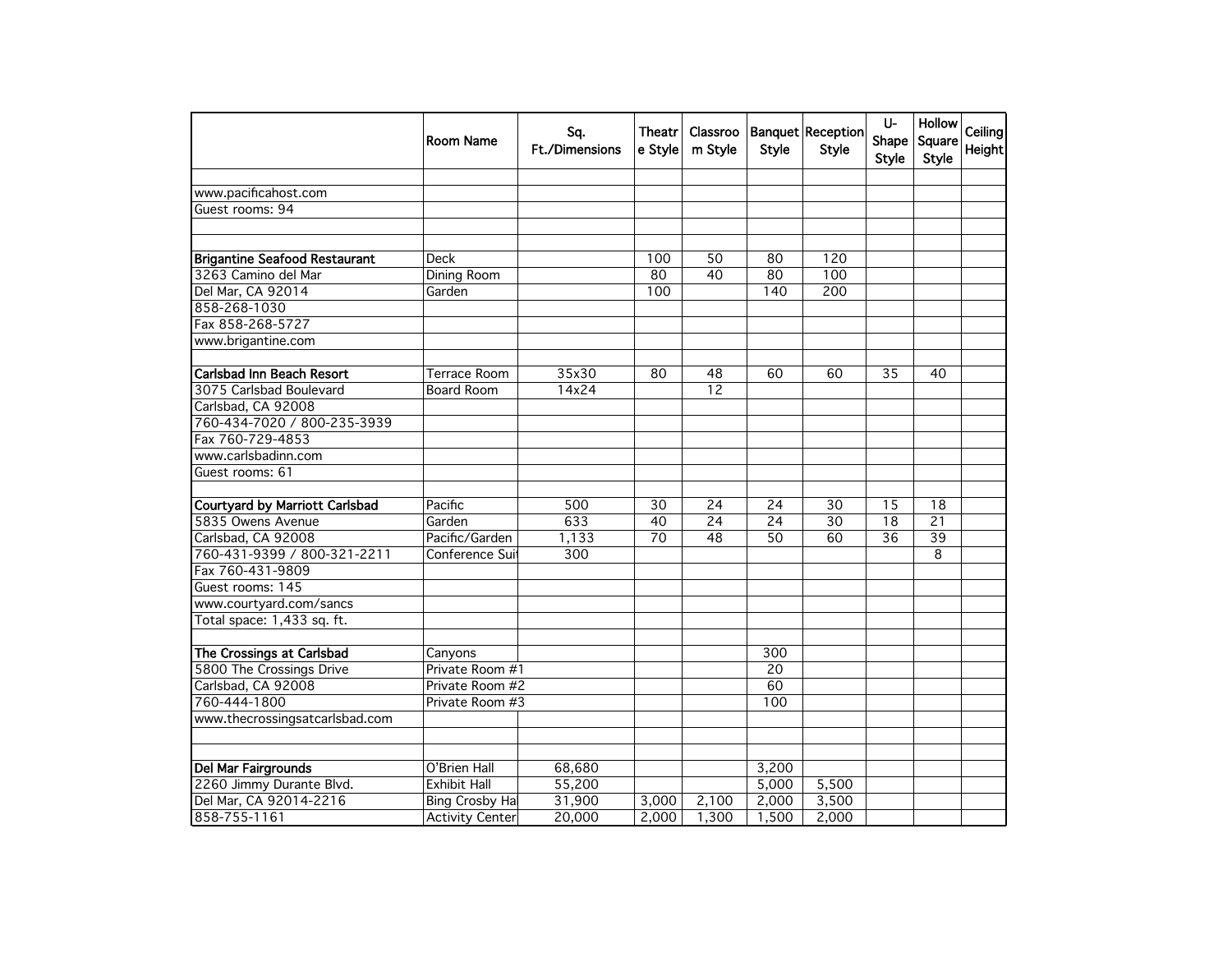|                                | Room Name              | Sq.<br><b>Ft./Dimensions</b> | Theatr<br>e Style | Classroo<br>m Style | Style            | Banquet Reception<br><b>Style</b> | U-<br>Shape<br>Style | <b>Hollow</b><br>Square<br><b>Style</b> | Ceiling<br>Height |
|--------------------------------|------------------------|------------------------------|-------------------|---------------------|------------------|-----------------------------------|----------------------|-----------------------------------------|-------------------|
| Fax 858-792-4287               | Mission Tower B        | 13,200                       | 1,760             | 500                 | 700              | 1,000                             |                      |                                         |                   |
| www.sdfair.com                 | Satellite Wager        | 57,517                       | 550               | 700                 | 550              | 800                               |                      |                                         |                   |
| Total space: 314,267 sq. ft.   | Saddle Club            | 9,950                        | 700               | 300                 | $\overline{500}$ | 1,000                             |                      |                                         |                   |
|                                | Arena Room             | 3,520                        | 150               | $\overline{75}$     | 200              | $\overline{300}$                  |                      |                                         |                   |
|                                | <b>Tack Room</b>       | 1,800                        | $\overline{75}$   | 50                  | 60               | $\overline{75}$                   |                      |                                         |                   |
|                                | Seabiscuit Skyb        | 2,700                        | $\overline{75}$   | $\overline{50}$     | 80               | 150                               |                      |                                         |                   |
|                                | Directors Room         | 2,300                        | $\overline{75}$   | 50                  | 80               | 150                               |                      |                                         |                   |
|                                | Luxury Suites (        | 420                          |                   |                     | 10               | $\overline{20}$                   |                      |                                         |                   |
|                                | <b>Turf Club</b>       | 6,200                        | 300               | 150                 | 300              | $\overline{500}$                  |                      |                                         |                   |
|                                | Expo Center            | 35,000                       | 3,500             | 2,500               | 2,500            | 3,000                             |                      |                                         |                   |
|                                |                        |                              |                   |                     |                  |                                   |                      |                                         |                   |
| <b>Doubletree Hotel</b>        | <b>Torrey Pines Rd</b> | 1,200/23x53                  | 120               | 70                  | 90               | 125                               | 35                   | 40                                      |                   |
| San Diego Del Mar              | <b>Torrey Pines We</b> | 610/23x26.5                  | $\overline{50}$   | $\overline{30}$     | 40               | $\overline{55}$                   | $\overline{15}$      | $\overline{20}$                         |                   |
| 11915 El Camino Real           | <b>Torrey Pines Ea</b> | 610/23x26.5                  | $\overline{50}$   | $\overline{30}$     | $\overline{40}$  | $\overline{55}$                   | $\overline{15}$      | $\overline{20}$                         |                   |
| San Diego, CA 92130            | Del Mar Room           | 920/23x40                    | $\overline{70}$   | 50                  | $\overline{70}$  | $\overline{90}$                   | 30                   | $\overline{37}$                         |                   |
| 858-481-5900 / 800-222-8733    | Del Mar East           | 598/23x26                    | $\overline{45}$   | $\overline{30}$     | $\overline{50}$  | 60                                | $\overline{15}$      | $\overline{20}$                         |                   |
| Fax 858-481-0990               | Del Mar West           | 299/23x13                    | $\overline{20}$   | $\overline{15}$     | $\overline{20}$  | $\overline{30}$                   | 10                   | $\overline{12}$                         |                   |
| www.sandiegodelmar.            | Carmel Valley          | 360/18x20                    | 30                | $\overline{18}$     | 30               |                                   | $\overline{12}$      | $\overline{15}$                         |                   |
| doubletree.com                 | Peñasquitos Ro         | 300/23x13                    |                   |                     | 12               |                                   |                      |                                         |                   |
| Guest rooms: 221               | La Jolla Ballroor      | 1,036/35x30                  | 100               | 50                  | 80               | 111                               | 30                   | $\overline{36}$                         |                   |
| Total space: 7,941 sq. ft.     | Cardiff & Sorrer       | 625/25x25                    | 40                | $\overline{35}$     | 40               | $\overline{70}$                   | $\overline{20}$      | $\overline{24}$                         |                   |
|                                | Patio                  | 3,500                        |                   |                     | 150              | 250                               |                      |                                         |                   |
|                                |                        |                              |                   |                     |                  |                                   |                      |                                         |                   |
| <b>Grand Pacific Palisades</b> | Grand Pacific Ba       | 2,793                        | 200               | 150                 | 200              | 200                               | 50                   | 60                                      |                   |
| Resort & Hotel                 | Palisades Room         | 438                          |                   |                     |                  |                                   |                      | Conf. 14                                |                   |
| 5805 Armada Drive              | Carlsbad I             | 470                          | 30                | 24                  | 20               | 20                                | 18                   | 20                                      |                   |
| Carlsbad, CA 92008             | Club Room              | 2,132                        | 60                | 45                  | 75               | $\overline{75}$                   | $\overline{23}$      | $\overline{28}$                         |                   |
| 760-827-3200 / 800-PALISADES   | Media Room             | 1,036                        | 40                | 20                  |                  | $\overline{40}$                   | $\overline{25}$      | 30                                      |                   |
| Fax 760-827-3204               | Terrace A              | 1,188                        | 94                | 82                  | 84               | 84                                | 30                   | $\overline{35}$                         |                   |
| www.grandpacificpalisades.com  | <b>Terrace B</b>       | 1,620                        | 80                | $\overline{30}$     | 56               | 56                                |                      |                                         |                   |
| Guest rooms: 90                | Meet & Greet           | 2,016                        | 50                | $\overline{30}$     | 70               | $\overline{70}$                   | $\overline{26}$      | 28                                      |                   |
| Total space: 11,693 sq. ft.    |                        |                              |                   |                     |                  |                                   |                      |                                         |                   |
| Hampton Inn Carlsbad           | Palomar Meetin         | 600/25x24                    | $\overline{36}$   | $\overline{24}$     | $\overline{24}$  | 36                                | 18                   | 18                                      |                   |
| 2229 Palomar Airport Road      |                        |                              |                   |                     |                  |                                   |                      |                                         |                   |
| Carlsbad, CA 92011             |                        |                              |                   |                     |                  |                                   |                      |                                         |                   |
| 760-431-2225                   |                        |                              |                   |                     |                  |                                   |                      |                                         |                   |
| Fax 760-431-2226               |                        |                              |                   |                     |                  |                                   |                      |                                         |                   |
| www.hamptoninncarlsbad.com     |                        |                              |                   |                     |                  |                                   |                      |                                         |                   |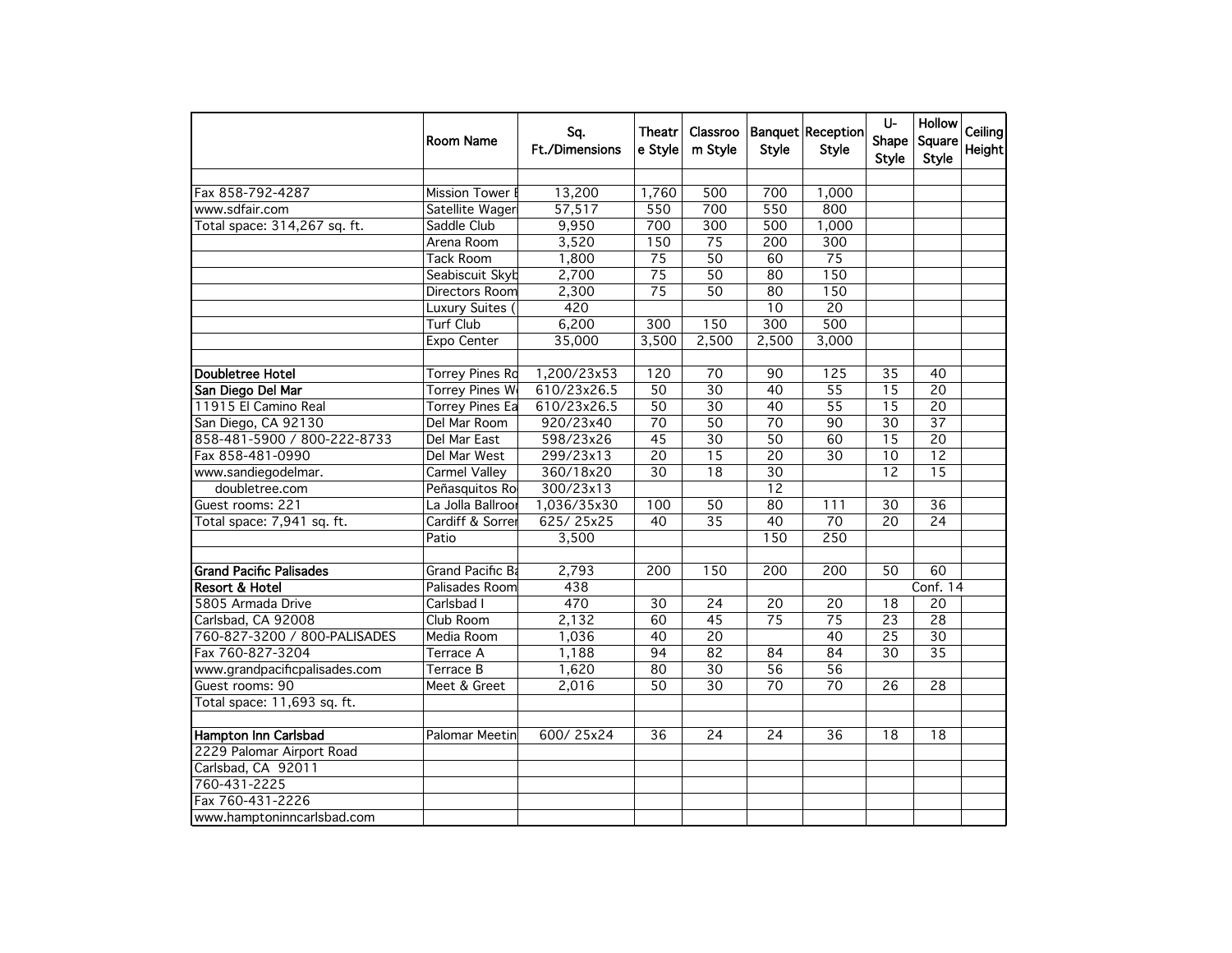|                               | Room Name             | Sq.<br><b>Ft./Dimensions</b> | Theatr<br>e Style | Classroo<br>m Style | <b>Style</b>    | <b>Banquet Reception</b><br><b>Style</b> | U-<br>Shape<br>Style | Hollow<br>Square<br><b>Style</b> | Ceiling<br>Height |
|-------------------------------|-----------------------|------------------------------|-------------------|---------------------|-----------------|------------------------------------------|----------------------|----------------------------------|-------------------|
| Guest rooms: 94               |                       |                              |                   |                     |                 |                                          |                      |                                  |                   |
|                               |                       |                              |                   |                     |                 |                                          |                      |                                  |                   |
| <b>Hilton Garden Inn</b>      | Garden Ballroon       | 1,400                        | 155               | 96                  | 120             | 150                                      | 50                   | 38                               |                   |
| <b>Carlsbad Beach</b>         | Garden A              | 626.5                        | $\overline{72}$   | $\overline{45}$     | $\overline{50}$ | $\overline{75}$                          | $\overline{35}$      | $\overline{16}$                  |                   |
| 6450 Carlsbad Boulevard       | Garden B              | 626.5                        | $\overline{72}$   | $\overline{45}$     | 50              | $\overline{75}$                          | $\overline{35}$      | 16                               |                   |
| Carlsbad, CA 92009            | Garden Terrace        | 3,800                        |                   |                     | 300             | 400                                      |                      |                                  |                   |
| 760-476-0800 / 800-HILTONS    | Pacific Ballroom      | 3,300                        | 366               | 228                 | 272             | 347                                      |                      |                                  |                   |
| www.carlsbadbeach.stayhgi.com | Pacific Room          | 1,100                        | 122               | 75                  | 90              | 116                                      | 40                   | 30                               |                   |
| Guest rooms: 161              | Ocean Room            | 1,100                        | $\overline{122}$  | $\overline{75}$     | 90              | 116                                      | 40                   | $\overline{30}$                  |                   |
| Total space: 8,500 sq. ft.    | <b>Breeze Room</b>    | 1,100                        | $\overline{122}$  | $\overline{75}$     | $\overline{90}$ | 116                                      | 40                   | $\overline{30}$                  |                   |
| <b>Hilton Garden Inn</b>      | <b>Grand Ballroom</b> | 3,200                        | 280               | 150                 | 180             | 225                                      | 90                   | 75                               | 11'               |
| San Diego/Del Mar             | Salon A               | 1,700                        | 110               | 85                  | 110             | $\overline{125}$                         | $\overline{50}$      | $\overline{40}$                  | 11'               |
| 3939 Ocean Bluff Avenue       | Salon B               | 1,500                        | $\overline{90}$   | $\overline{75}$     | 90              | 100                                      | 40                   | $\overline{35}$                  | 11'               |
| San Diego, CA 92130           |                       |                              |                   |                     |                 |                                          |                      |                                  |                   |
| 858-720-9500 / 877-STAY-HGI   |                       |                              |                   |                     |                 |                                          |                      |                                  |                   |
| Fax 858-720-9525              |                       |                              |                   |                     |                 |                                          |                      |                                  |                   |
| www.sandiegodelmar.hgi.com    |                       |                              |                   |                     |                 |                                          |                      |                                  |                   |
| Guest rooms: 80               |                       |                              |                   |                     |                 |                                          |                      |                                  |                   |
| Total space: 3,200 sq. ft.    |                       |                              |                   |                     |                 |                                          |                      |                                  |                   |
|                               |                       |                              |                   |                     |                 |                                          |                      |                                  |                   |
| Hilton San Diego/Del Mar      | Ballroom              | 6,000/60x100                 | 600               | 350                 | 400             | 800                                      |                      |                                  |                   |
| 15575 Jimmy Durante Boulevard | Salon A, B, E, F      | 750/25x30                    | $\overline{50}$   | 35                  | $\overline{50}$ | 50                                       | 20                   | 25                               |                   |
| Del Mar, CA 92014             | Salon AB, C, D,       | 1,500/25x60                  | 100               | 80                  | 100             | 150                                      | 40                   | 45                               |                   |
| 858-792-5200 / 800-833-7904   | Salon ABC, DEF        | 3,000/50x60                  | 250               | 180                 | 220             | 350                                      |                      |                                  |                   |
| www.sandiegodelmarhilton.com  | Indoor Prefunct       | 2,000/20x100                 |                   |                     | 150             | 500                                      |                      |                                  |                   |
| Guest rooms: 257              | Garden Terrace Area   |                              | 150               |                     | 100             | 150                                      |                      |                                  |                   |
| Total space: 14,300 sq. ft.   | Polo, Equestriar      | 600/20x30                    | 50                | 30                  | 40              | $\overline{45}$                          | 20                   | $\overline{25}$                  |                   |
|                               | Steeplechase 1        | 1,200/20x60                  | 100               | 60                  | $\overline{90}$ | 100                                      | $\overline{40}$      | $\overline{40}$                  |                   |
|                               | Executive Board       | 300/32x25                    |                   |                     |                 |                                          |                      |                                  |                   |
|                               | <b>Triple Crown</b>   | 1,000                        | 90                | 60                  | 80              | 125                                      | 30                   | $\overline{35}$                  |                   |
|                               | Derby Room            | 2,600/52x52                  | 200               | 110                 | 80              | 170                                      | 40                   | $\overline{45}$                  |                   |
|                               | Courtyard             |                              |                   |                     | 400             | 600                                      |                      |                                  |                   |
|                               |                       |                              |                   |                     |                 |                                          |                      |                                  |                   |
| <b>Holiday Inn</b>            | <b>Grand Ballroom</b> | 3,343                        | 350               | 180                 | 300             | 275                                      | 60                   | 80                               |                   |
| Carlsbad-by-the-Sea           | Seaside Ballrool      | 1,825                        | 150               | 90                  | 120             | 100                                      | 40                   | 60                               |                   |
| Windmill Banquets & Catering  | Lanai Room            | 1,640                        | 100               | 60                  | 90              | 100                                      | 25                   | 30-40                            |                   |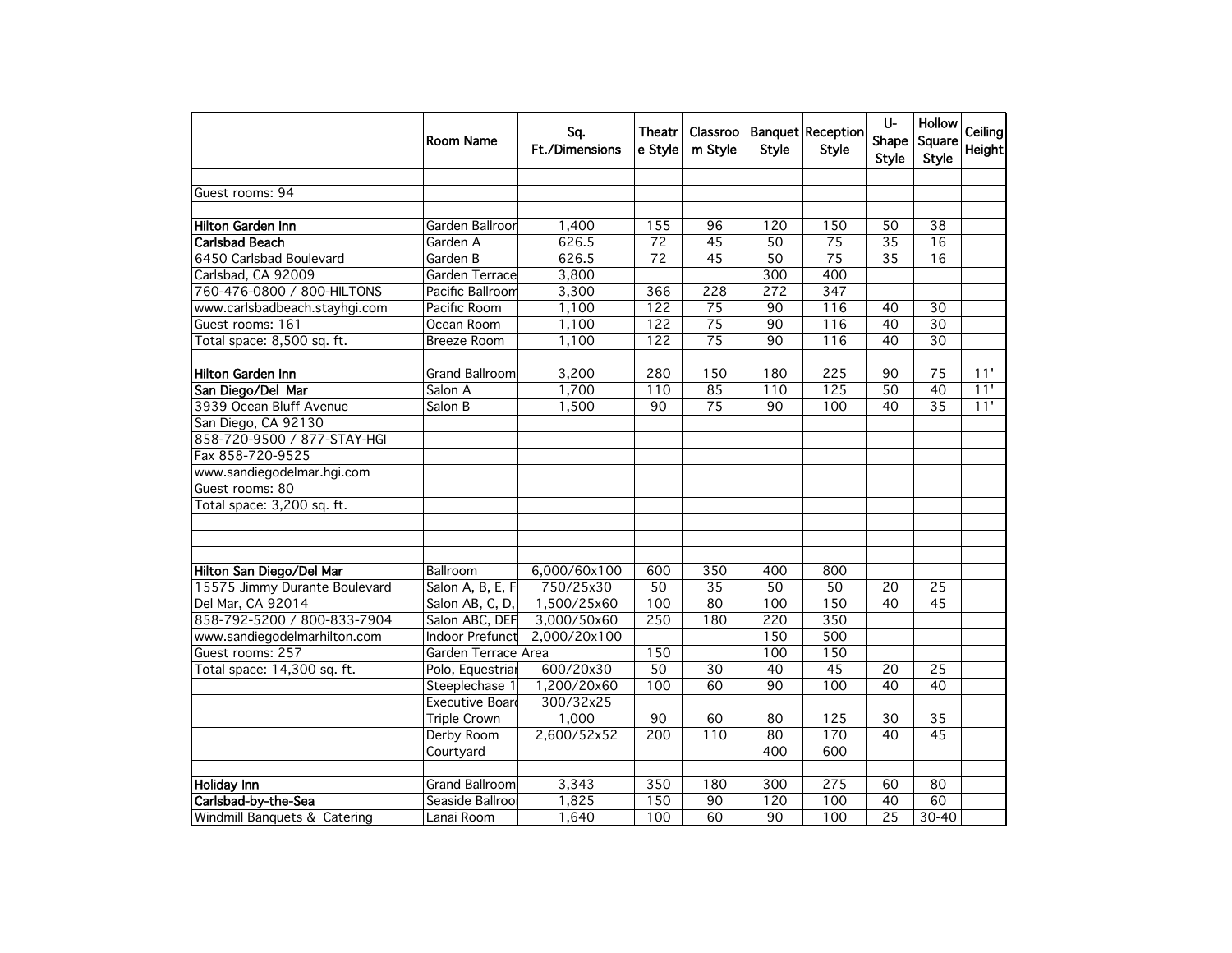|                                 | Room Name               | Sq.<br><b>Ft./Dimensions</b> | Theatr<br>e Style | Classroo<br>m Style | <b>Style</b>    | Banquet Reception<br><b>Style</b> | U-<br>Shape<br>Style | <b>Hollow</b><br>Square<br><b>Style</b> | Ceiling<br>Height |
|---------------------------------|-------------------------|------------------------------|-------------------|---------------------|-----------------|-----------------------------------|----------------------|-----------------------------------------|-------------------|
|                                 |                         |                              |                   |                     |                 |                                   |                      |                                         |                   |
| 850 Palomar Airport Road        | Lanai Patio             | 1,500                        | 75                |                     | 50              | 75                                |                      |                                         |                   |
| Carlsbad, CA 92011              |                         |                              |                   |                     |                 |                                   |                      |                                         |                   |
| 760-438-7880 / 800-266-7880     |                         |                              |                   |                     |                 |                                   |                      |                                         |                   |
| www.carlsbadhi.com              |                         |                              |                   |                     |                 |                                   |                      |                                         |                   |
| Guest rooms: 150                |                         |                              |                   |                     |                 |                                   |                      |                                         |                   |
| Total space: 8,308 sq. ft.      |                         |                              |                   |                     |                 |                                   |                      |                                         |                   |
| <b>Homewood Suites Carlsbad</b> | McClellan Meeti         | 1,188/33x36                  | 70                | 48                  | 50              | 70                                | 36                   | 36                                      |                   |
| 2223 Palomar Airport Road       | Boardroom               |                              | Conf. 10          |                     |                 |                                   |                      |                                         |                   |
| Carlsbad, CA 92011              |                         |                              |                   |                     |                 |                                   |                      |                                         |                   |
| 760-431-2266 / 800-CALLHOME     |                         |                              |                   |                     |                 |                                   |                      |                                         |                   |
| Fax 760-431-2288                |                         |                              |                   |                     |                 |                                   |                      |                                         |                   |
| www.homewoodcarlsbad.com        |                         |                              |                   |                     |                 |                                   |                      |                                         |                   |
| Guest rooms: 145                |                         |                              |                   |                     |                 |                                   |                      |                                         |                   |
|                                 |                         |                              |                   |                     |                 |                                   |                      |                                         |                   |
| <b>Homewood Suites</b>          | Del Mar Ballroor        | 1,410                        | 125               | 60                  | 90              | 125                               | 40                   | 46                                      |                   |
| San Diego/Del Mar               | <b>Torrey Hills Boa</b> | 420                          |                   |                     | 18              | 18                                |                      |                                         |                   |
| 11025 Vista Sorrento Parkway    | The Lodge               | 1,428                        |                   |                     | 100             | 150                               |                      |                                         |                   |
| San Diego, CA 92130             | Homewood Hos            | 253                          |                   |                     | 12              | 12                                |                      |                                         |                   |
| 858-523-0500                    |                         |                              |                   |                     |                 |                                   |                      |                                         |                   |
| Fax 858-523-0591                |                         |                              |                   |                     |                 |                                   |                      |                                         |                   |
| www.homewoodsuites              |                         |                              |                   |                     |                 |                                   |                      |                                         |                   |
| delmar.com                      |                         |                              |                   |                     |                 |                                   |                      |                                         |                   |
| Guest rooms: 120                |                         |                              |                   |                     |                 |                                   |                      |                                         |                   |
| Total space: 3,511 sq. ft.      |                         |                              |                   |                     |                 |                                   |                      |                                         |                   |
|                                 |                         |                              |                   |                     |                 |                                   |                      |                                         |                   |
| Inns of America Suites          | La Playa                | 525                          | 50                | 30                  | $\overline{32}$ | 40                                | $\overline{20}$      | 24                                      | 9'2''             |
| 5010 Avenida Encinas            |                         |                              |                   |                     |                 |                                   |                      |                                         |                   |
| Carlsbad, CA 92008              |                         |                              |                   |                     |                 |                                   |                      |                                         |                   |
| 760-929-8200 / 800-826-0778     |                         |                              |                   |                     |                 |                                   |                      |                                         |                   |
| www.innsofamericasuites.com     |                         |                              |                   |                     |                 |                                   |                      |                                         |                   |
| Guest rooms: 98                 |                         |                              |                   |                     |                 |                                   |                      |                                         |                   |
|                                 |                         |                              |                   |                     |                 |                                   |                      |                                         |                   |
| Morgan Run Club & Resort        | Derby or Ascot          | 672/24x28                    | 60                | 30                  | 50              | $\overline{50}$                   | $\overline{20}$      |                                         |                   |
| 5690 Cancha de Golf             | Morgan                  | 713/31x23                    | 80                | 40                  | $\overline{70}$ | 70                                | 30                   |                                         |                   |
| Rancho Santa Fe, CA 92091       | Derby/Ascot             | 1,344/48x28                  | 120               | 80                  | 110             | 110                               | 40                   |                                         |                   |
| 858-756-2471 / 800-378-4653     | Ascot/Morgan            | 1,385/55x28                  | 130               | 60                  | 120             | 120                               | 560                  |                                         |                   |
| Fax 858-756-3013                | Ballroom                | 2,288/79x28                  | 225               | 100                 | 170             | 170                               |                      |                                         |                   |
| www.morganrun.com               | Laurel                  | 609/21x29                    | 50                | 24                  | 40              | 40                                | 25                   |                                         |                   |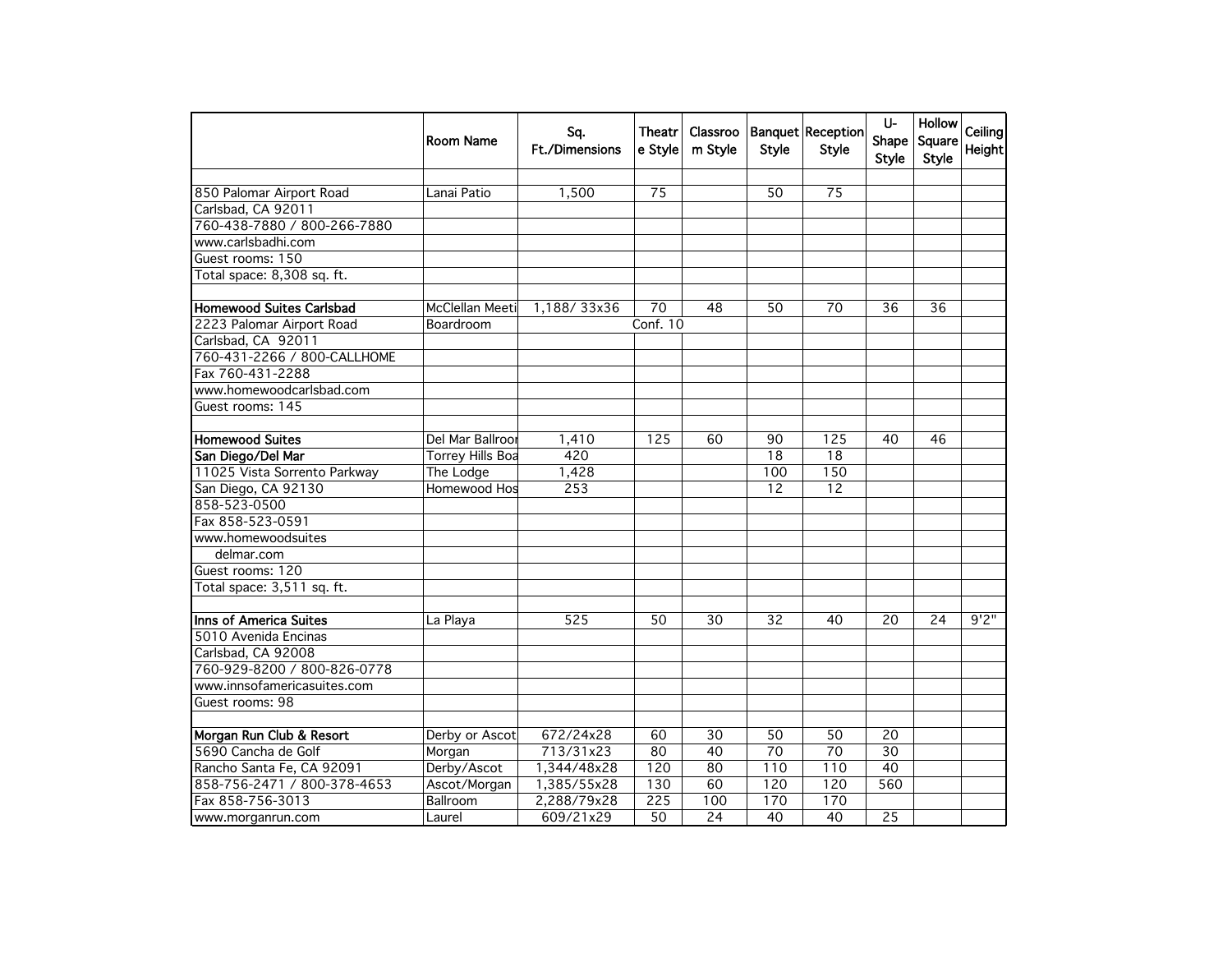|                                  | Room Name        | Sq.<br><b>Ft./Dimensions</b> | Theatr<br>e Style | Classroo<br>m Style | <b>Style</b>    | Banquet Reception<br><b>Style</b> | U-<br>Shape<br><b>Style</b> | <b>Hollow</b><br>Square<br><b>Style</b> | Ceiling<br>Height |
|----------------------------------|------------------|------------------------------|-------------------|---------------------|-----------------|-----------------------------------|-----------------------------|-----------------------------------------|-------------------|
| Guest rooms: 66                  | Heritage         | 552/23.5x23.5                | 40                | 20                  | 40              | 40                                | 16                          |                                         |                   |
| Total space: 19,495 sq. ft.      | Pavilion         | 1,672/38x44                  |                   |                     | 60              | 60                                |                             |                                         |                   |
|                                  | Terrace (Eastsi  | 900/18x50                    |                   |                     | 50              | 50                                |                             |                                         |                   |
|                                  | Patio (West)     | 2,025/45x45                  |                   |                     | 90              | $\overline{90}$                   |                             |                                         |                   |
|                                  | Morgan/Patio     | 2,738/76x68                  |                   |                     | 160             | 160                               |                             |                                         |                   |
|                                  | Total Patio Arel | 4,597                        |                   |                     | 190             | 190                               |                             |                                         |                   |
|                                  |                  |                              |                   |                     |                 |                                   |                             |                                         |                   |
| Ramada Carlsbad-by-the-Sea       | Pacific Room     | 500                          | Conf. 8           |                     |                 |                                   |                             |                                         |                   |
| 751 Macadamia Drive              | Catalina Room    | 500                          | 45                | 36                  |                 |                                   | 21                          | 30                                      |                   |
| Carlsbad, CA 92011               |                  |                              |                   |                     |                 |                                   |                             |                                         |                   |
| 760-438-2285                     |                  |                              |                   |                     |                 |                                   |                             |                                         |                   |
| 800-272-6232 / 800-644-9394      |                  |                              |                   |                     |                 |                                   |                             |                                         |                   |
| www.ramadacarlsbad.com           |                  |                              |                   |                     |                 |                                   |                             |                                         |                   |
| Guest rooms: 121                 |                  |                              |                   |                     |                 |                                   |                             |                                         |                   |
|                                  |                  |                              |                   |                     |                 |                                   |                             |                                         |                   |
| <b>Residence Inn by Marriott</b> | Desert Room      | 416                          | 25                | 12                  | 24              |                                   | 15                          | 18                                      |                   |
| Carlsbad                         | Ocean            | 684                          | 40                | $\overline{24}$     | $\overline{32}$ |                                   | 18                          | $\overline{24}$                         |                   |
| 2000 Faraday Avenue              |                  |                              |                   |                     |                 |                                   |                             |                                         |                   |
| Carlsbad, CA 92008               |                  |                              |                   |                     |                 |                                   |                             |                                         |                   |
| 760-431-9999 / 800-331-3131      |                  |                              |                   |                     |                 |                                   |                             |                                         |                   |
| Fax 760-431-0777                 |                  |                              |                   |                     |                 |                                   |                             |                                         |                   |
| www.residenceinn.com/sancb       |                  |                              |                   |                     |                 |                                   |                             |                                         |                   |
| Guest rooms: 121                 |                  |                              |                   |                     |                 |                                   |                             |                                         |                   |
| San Diego Marriott Del Mar       | Grand Ballroom   | 7,290/108x68                 | 986               | 414                 | 540             | 1,040                             |                             |                                         |                   |
| 11966 El Camino Real             | Salons D & E     | 1,890/68x28                  | 228               | 120                 | 120             | 270                               | 58                          | 68                                      |                   |
| San Diego, CA 92130              | Salons A, B, C,  | 585/26x23                    | $\overline{75}$   | 30                  | 40              | 84                                | 24                          | 30                                      |                   |
| 858-369-6004 / 800-228-9290      | Salons A-C or F  | 1,755/68x26                  | 228               | 100                 | 120             | 250                               | 58                          | 64                                      |                   |
| Fax 858-369-6066                 | Salons A-D or E  | 3,645/68x54                  | 486               | 240                 | 270             | 520                               |                             |                                         |                   |
| www.marriott.com                 | Rancho Santa F   | 2,565/80x32                  | 336               | 132                 | 190             | 366                               |                             |                                         |                   |
| Guest rooms: 284                 | Salons 1 & 2     | 432/27x16                    | $\overline{53}$   | 21                  | $\overline{20}$ | 60                                | 20                          | 24                                      |                   |
| Total space: 12,078 sq. ft.      | Salons 1-2 or 3  | 864/32x27                    | $\overline{90}$   | 40                  | 60              | 122                               | $\overline{28}$             | $\overline{34}$                         |                   |
|                                  | Salons 3-4 or 1  | 1,728/54x32                  | 200               | 88                  | 120             | 244                               | 50                          | 54                                      |                   |
|                                  | Coronado Room    | 666/37x18                    | $\overline{72}$   | 37                  | 40              | 95                                | 27                          | $\overline{32}$                         |                   |
|                                  | Dana Point Roo   | 477/25x20                    | $\overline{50}$   | $\overline{21}$     | $\overline{32}$ | 68                                | $\overline{20}$             | $\overline{26}$                         |                   |
|                                  | La Jolla Room    | 404/25x17                    | $\overline{36}$   | 18                  | 24              | 58                                | 16                          | 20                                      |                   |
|                                  | Cordero Execut   | 355/22x17                    | Conf. $10$        |                     |                 |                                   |                             |                                         |                   |
|                                  | Solana Room      | 321/20x17                    | $\overline{24}$   | 12                  | 20              | $\overline{24}$                   | 17                          | $\overline{22}$                         |                   |
|                                  |                  |                              |                   |                     |                 |                                   |                             |                                         |                   |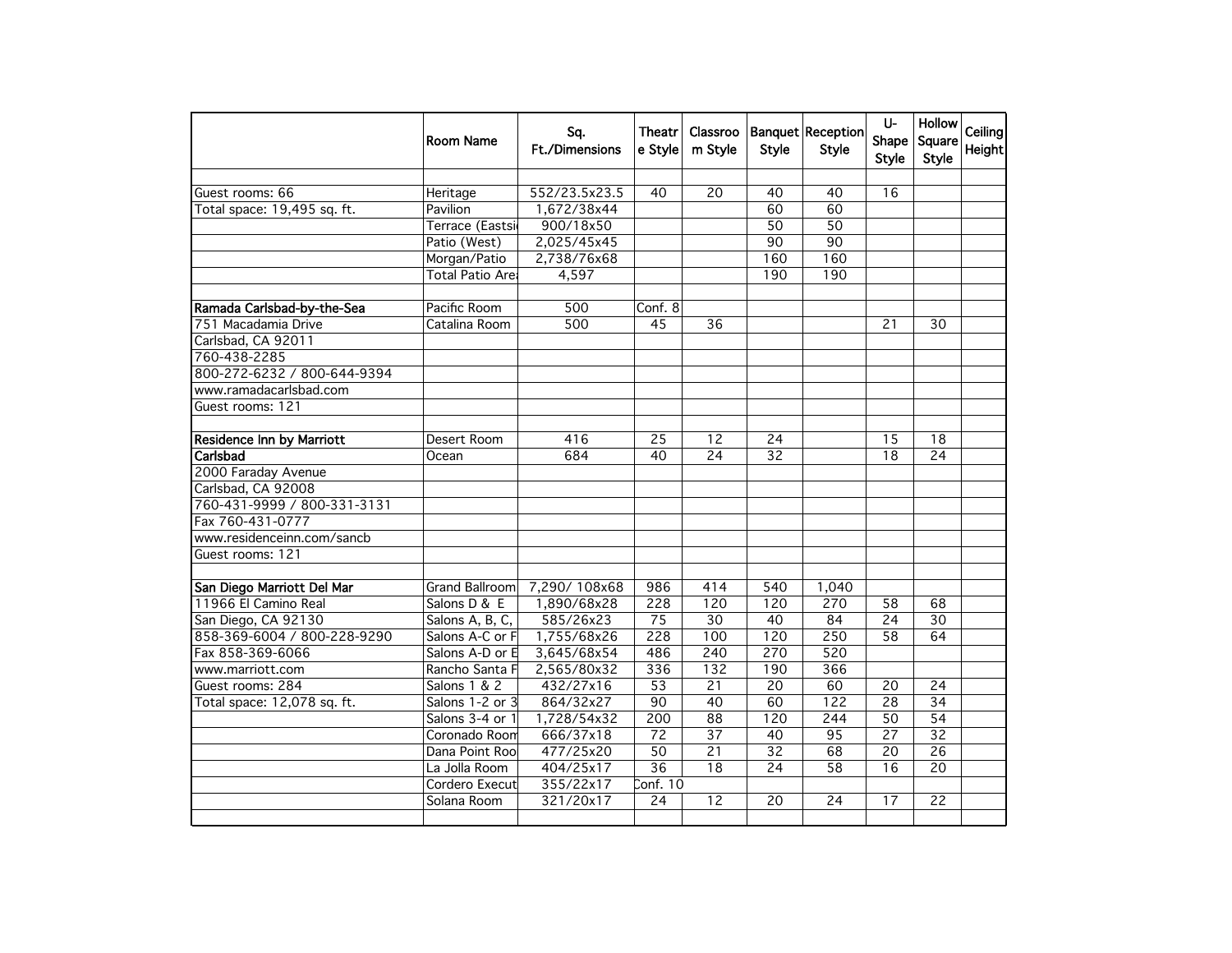|                                        | Room Name              | Sq.<br><b>Ft./Dimensions</b> | Theatr<br>e Style | Classroo<br>m Style | <b>Style</b>    | <b>Banquet Reception</b><br><b>Style</b> | U-<br>Shape<br><b>Style</b> | <b>Hollow</b><br>Square<br><b>Style</b> | Ceiling<br>Height |
|----------------------------------------|------------------------|------------------------------|-------------------|---------------------|-----------------|------------------------------------------|-----------------------------|-----------------------------------------|-------------------|
|                                        |                        |                              |                   |                     |                 |                                          |                             |                                         |                   |
| <b>Sheraton Carlsbad</b>               | La Jolla Boardrd       | 601                          | 47                |                     | 60              |                                          | 33                          |                                         | 11'6''            |
| Resort & Spa                           | Sunset Ballroon        | 4,670                        | 667               | 310                 | 400             | 600                                      | 100                         | 128                                     | 14'               |
| 5480 Grand Pacific Drive               | Sunset A or B          | 2,340                        | 334               | 156                 | 195             | 242                                      | $\overline{74}$             | $\overline{92}$                         | 14'               |
| Carlsbad, CA 92008                     | Leucadia or End        | 597                          | 84                | 39                  | $\overline{50}$ | 63                                       | $\overline{30}$             | $\overline{36}$                         | 11'6''            |
| 760-827-2400 / 800-965-6577            | Carlsbad               | 1,776                        | 254               | 118                 | 150             | 200                                      | 60                          | 75                                      | 12'               |
| Fax 760-827-2429                       | Carlsbad A             | 1,179                        | 127               | $\overline{78}$     | 80              | 121                                      | 42                          | 54                                      | 12'               |
| www.sheratoncarlsbad.com               | Carlsbad B             | 597                          | 66                | $\overline{39}$     | 40              | 63                                       | $\overline{30}$             | $\overline{36}$                         | $\overline{12}$   |
| Guest rooms: 250                       | Del Mar                | 620                          | 89                | 41                  | 50              | $\overline{70}$                          | $\overline{36}$             | $\overline{42}$                         | 11'6''            |
| Total space: 25,000 sq. ft.            | Solana                 | 620                          | 89                | 41                  | 40              | 70                                       | 36                          | $\overline{42}$                         | 11'6''            |
|                                        | Cardiff                | 1,471                        | $\overline{210}$  | $\overline{98}$     | 140             | 175                                      | $\overline{51}$             | 66                                      | 11'6''            |
|                                        | Grand Pacific Ba       | 7,875                        | 1,116             | $\overline{525}$    | 600             | 900                                      | 123                         | 165                                     | 16'               |
|                                        | <b>Grand Pacific A</b> | 3,906                        | 558               | 260                 | 260             | 450                                      | 102                         | 130                                     | 16'               |
| <b>Tamarack Beach Resort</b>           | Solarium               | 1,054/31x34                  | 50                | 50                  | 50              | 50                                       | 40                          | $\overline{50}$                         |                   |
| 3200 Carlsbad Boulevard                |                        |                              |                   |                     |                 |                                          |                             |                                         |                   |
| Carlsbad, CA 92008                     |                        |                              |                   |                     |                 |                                          |                             |                                         |                   |
| 760-729-3500 / 800-334-2199            |                        |                              |                   |                     |                 |                                          |                             |                                         |                   |
| Fax 760-434-5942                       |                        |                              |                   |                     |                 |                                          |                             |                                         |                   |
| www.tamarackresort.com                 |                        |                              |                   |                     |                 |                                          |                             |                                         |                   |
| Guest rooms: 23                        |                        |                              |                   |                     |                 |                                          |                             |                                         |                   |
|                                        |                        |                              |                   |                     |                 |                                          |                             |                                         |                   |
| West Inn & Suites                      | Conference Rod         | $\overline{312}$             | Conf. 16          | 16                  |                 |                                          | 16                          |                                         | $\overline{8}$    |
| 4970 Avenida Encinas                   |                        |                              |                   |                     |                 |                                          |                             |                                         |                   |
| Carlsbad, CA 92008                     |                        |                              |                   |                     |                 |                                          |                             |                                         |                   |
| 760-448-4500 / 866-431-WEST            |                        |                              |                   |                     |                 |                                          |                             |                                         |                   |
| Fax 760-448-4545                       |                        |                              |                   |                     |                 |                                          |                             |                                         |                   |
| www.westinnandsuites.com               |                        |                              |                   |                     |                 |                                          |                             |                                         |                   |
| Guest rooms: 86                        |                        |                              |                   |                     |                 |                                          |                             |                                         |                   |
| <b>Windmill Banquet &amp; Catering</b> | <b>Grand Ballroom</b>  | 3,343                        | 300               | 150                 | 225             | 225                                      | 60                          | 80                                      |                   |
| 890 Palomar Airport Road               | Seaside Ballroor       | 1,825                        | 125               | 60                  | 100             | 100                                      | 40                          | 66                                      |                   |
| Carlsbad, CA 92008                     | Lanai Room             | 1,640                        | 100               | 40                  | 75              | $\overline{75}$                          | 40                          | 46                                      |                   |
| 760-431-0364                           | Lanai Patio            | 1,500                        | $\overline{75}$   |                     | $\overline{50}$ | $\overline{75}$                          |                             |                                         |                   |
| Fax 760-431-1703                       |                        |                              |                   |                     |                 |                                          |                             |                                         |                   |
| www.windmillbanquet.com                |                        |                              |                   |                     |                 |                                          |                             |                                         |                   |
| Total space: 8,308 sq. ft.             |                        |                              |                   |                     |                 |                                          |                             |                                         |                   |
|                                        |                        |                              |                   |                     |                 |                                          |                             |                                         |                   |
| Woodfin Hotel San Diego                | La Jolla/Baja          | 1,100                        | 100               | $\overline{70}$     | 100             | 100                                      | $\overline{50}$             | 60                                      |                   |
| 10044 Pacific Mesa Boulevard           | Sequoia                | 550                          | 50                | 21                  | 50              | 50                                       | 19                          | 20                                      |                   |